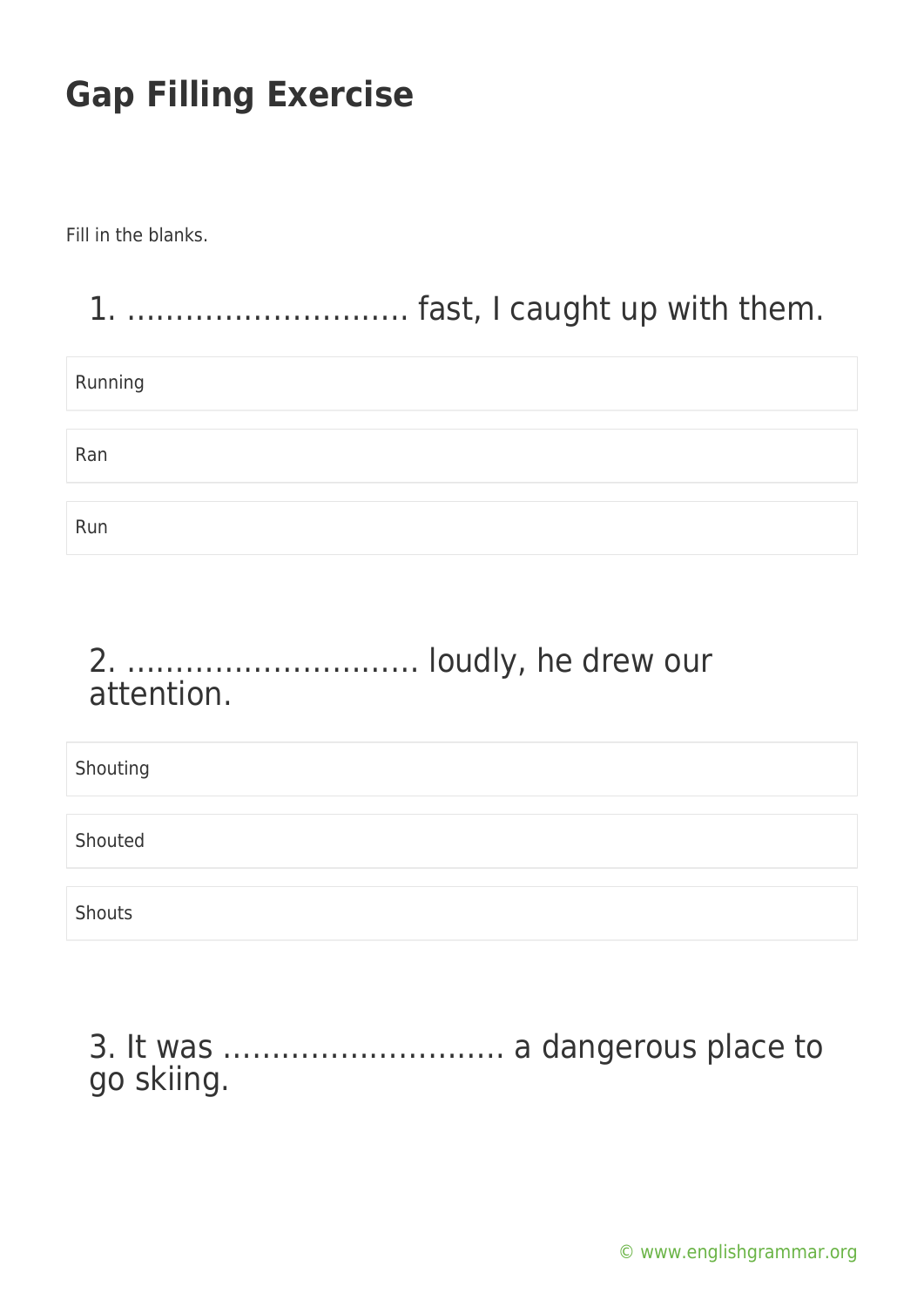| such           |  |
|----------------|--|
|                |  |
| S <sub>O</sub> |  |
|                |  |
| very           |  |

4. ………………………… it was a simple task, I took hours to finish it.

Although As Even if

#### 5. James ………………………….. you met in the morning is a sailor.

Please select 2 correct answers

whom

[© www.englishgrammar.org](https://www.englishgrammar.org/)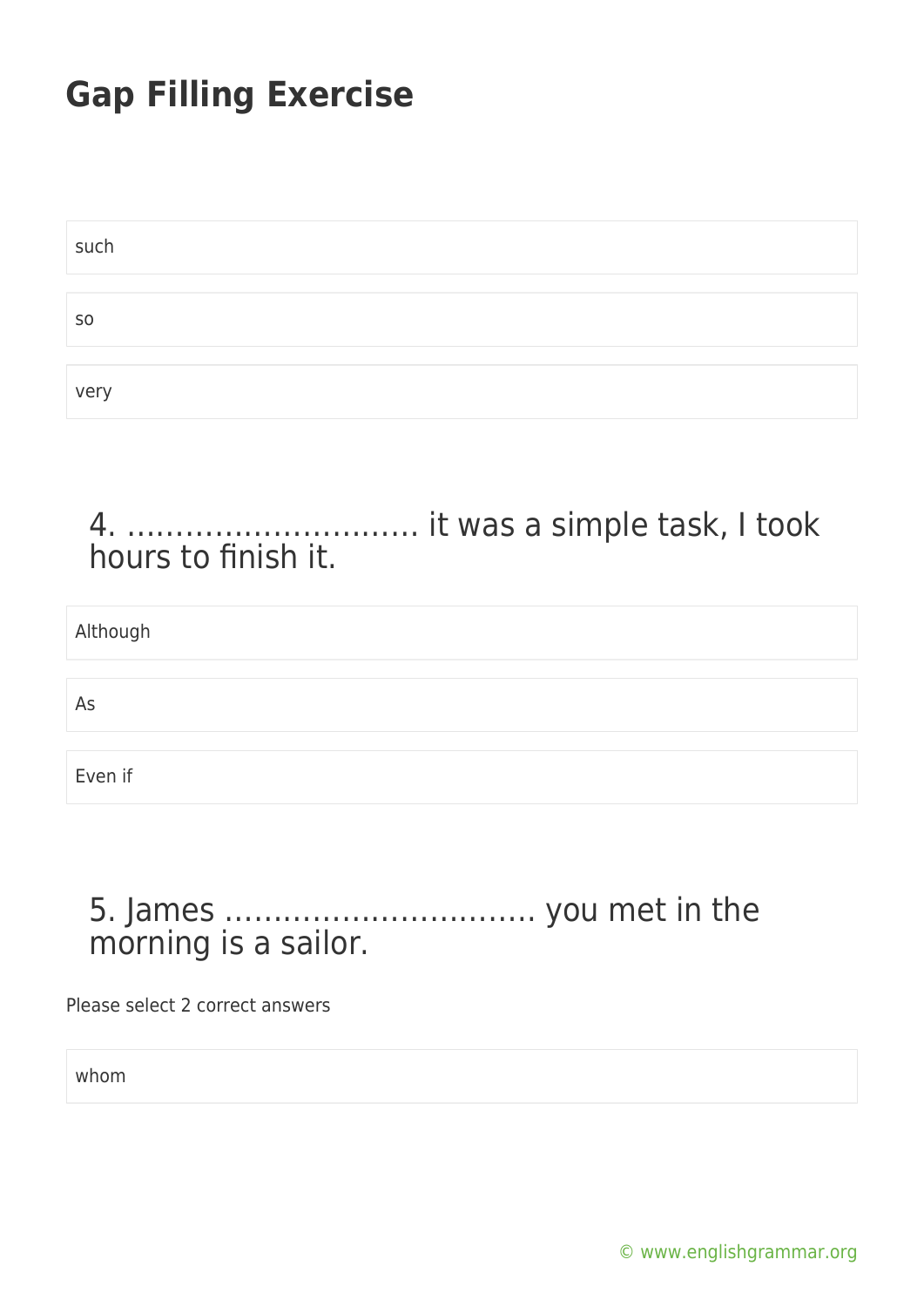who that

#### 6. ……………………….. working three jobs, he is not able to save anything.

Despite

Though

However

#### 7. The faster you run, …………………………….. calories you burn.

more

the more

the most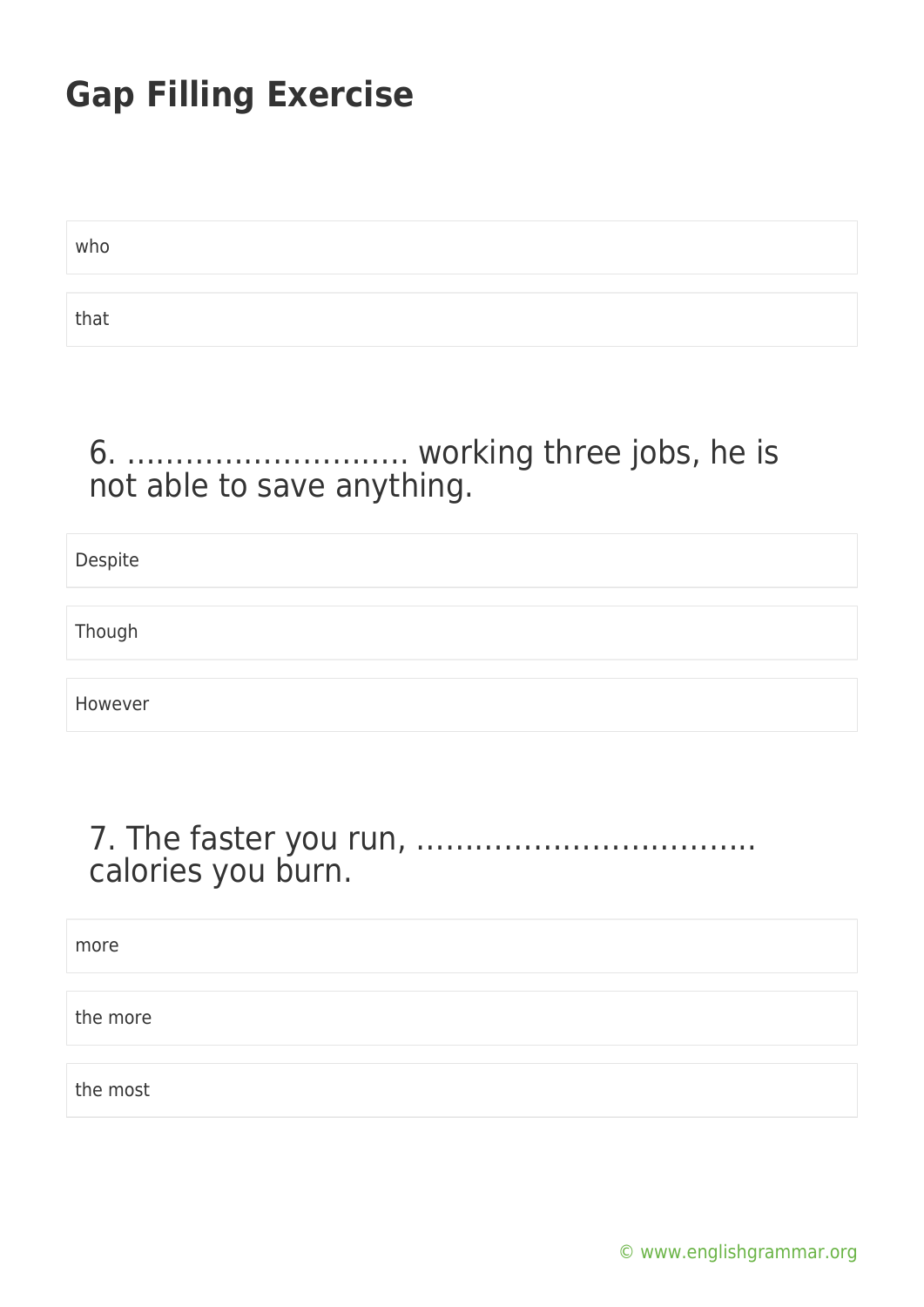### 8. I will tell her when she ……………………………………

| arrive      |  |  |  |
|-------------|--|--|--|
|             |  |  |  |
| arrives     |  |  |  |
|             |  |  |  |
| will arrive |  |  |  |

| me until tomorrow. |  |
|--------------------|--|

stay

stayed

had stayed

| her. |  |
|------|--|

listen

[© www.englishgrammar.org](https://www.englishgrammar.org/)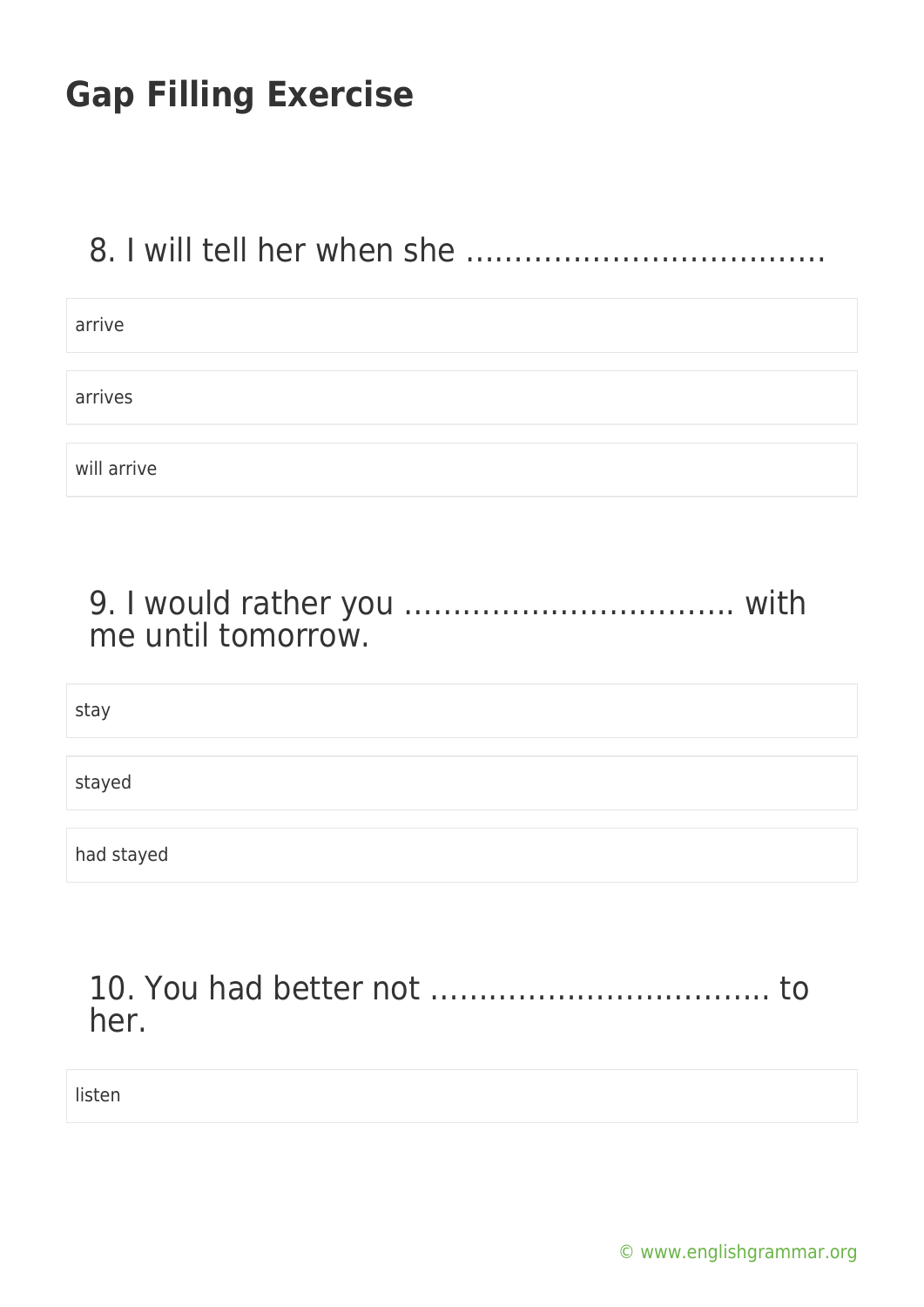to listen

listening

#### 11. I am used to ………………………… hungry for hours.

stay

staying

Either could be used here

### 12. It is time she ……………………….. a good job.

finds

found

have found